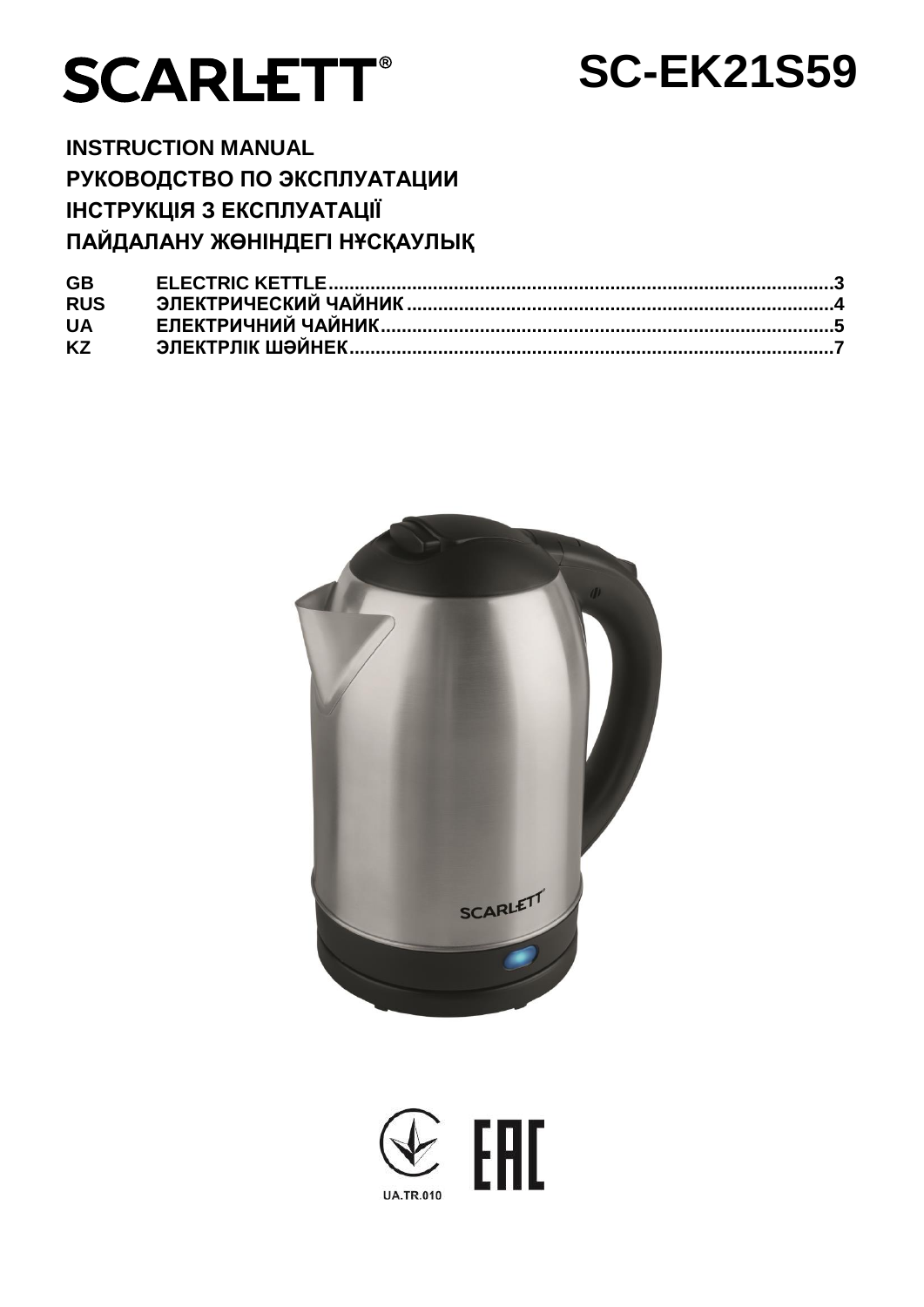- 1. Base unit with cord storage compartment
- 2. Body
- 3. Spout
- 4. Filter
- 5. Lid
- 6. Lid release button
- 7. On/Off switch
- 8. Handle
- 9. Indicator light

- 1. База живлення з відсіком для заховування шнура
- 2. Корпус
- 3. Носик
- 4. Фільтр
- 5. Кришка
- 6. Кнопка відкриття кришки
- 7. Перемикач
- 8. Ручка
- 9. Cвітловий індикатор

#### **GB DESCRIPTION RUS УСТРОЙСТВО ИЗДЕЛИЯ**

- 1. База питания с отсеком для хранения шнура<br>2. Корпус
- Корпус
- 3. Носик<br>4 Фильті
- 
- 4. Фильтр<br>5. Крышка 5. Крышка<br>6. Кнопка
- 6. Кнопка открытия крышки<br>7. Выключатель
- 7. Выключатель
- 8. Ручка
- 9. Световой индикатор

#### **UA ОПИС KZ СИПАТТАМА**

- 1. Бау сақтауына арналған бөлікті қоректену базасы
- 2. Тұлға
- 3. Тұмсықша
- 4. Cүзгі
- 5. Қақпақ
- 6. Қақпақ ашу ноқаты
- 7. Ажыратқыш
- 8. Тұтқа
- 9. Ішкі жарықты индикатор



**220-240 V~ 50 Hz 1800W 1.8 L 0.8/ 1.0kg mm 230 150 220**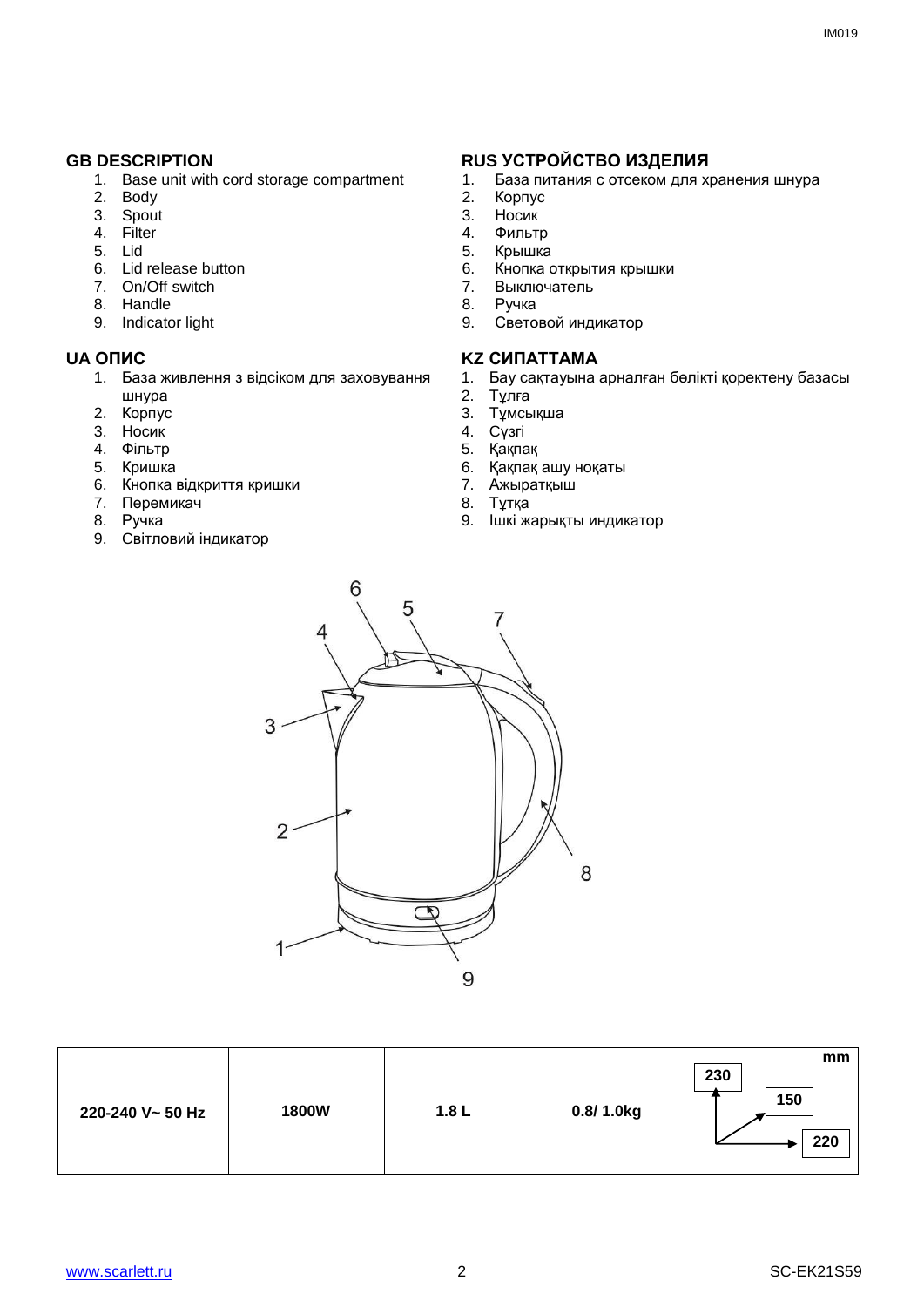#### **GB INSTRUCTION MANUAL IMPORTANT SAFEGUARDS**

- Please read these operating instructions carefully before connecting your kettle to the power supply, in order to avoid damage due to incorrect use.
- Before switching on the appliance for the first time please check if the technical specifications indicated on the unit correspond to the mains parameters.
- Incorrect operation and improper handling can lead to malfunction of the appliance and injuries to the user.
- The appliance is intended for use only in domestic aims. The unit is not intended for industrial and commercial use, and also for use in:
- kitchen area for the stuff of shops, offices and the other industrial places
- farm houses
- hotels, motels, rest homes and other similar places by residents.
- Always unplug the appliance from the power supply when not in use.
- Keep the base unit away from water and protect from splashes.
- Do not immerse the unit, cord or plug in water or other liquids. If it has happened, remove the plug from the wall socket immediately and have the unit checked by an expert before using it again.
- In case of power cord is damaged, its replacement should be done by the manufacture or service department or the other high-skill person to avoid any danger.
- Ensure that the cord does not hang over sharp edges and keep it away from hot surfaces.
- To disconnect the appliance from the power supply pull it out by the plug only, not by the cord.
- Place the appliance on a dry stable surface, away from sources of heat (e.g. hotplates); do not place it under curtains and shelves.
- Do not leave the appliance unattended when in use.
- The appliance is not intended for use for [physically, sensory or mental disabled](https://www.multitran.ru/c/m.exe?t=5841801_1_2&s1=%F7%E5%EB%EE%E2%E5%EA%20%F1%20%EE%E3%F0%E0%ED%E8%F7%E5%ED%ED%FB%EC%E8%20%E2%EE%E7%EC%EE%E6%ED%EE%F1%F2%FF%EC%E8) person (including children) or for person with lack of life experience or knowledge, if only they are under supervision or have been instructed about the use of the unit by responsible person.
- Children must be under control in order not to be allowed to play with the appliance.
- Use the kettle only with the base unit supplied, and do not use the base unit for any other purposes.
- Never take the kettle from its base while in operation. Switch the appliance off first.
- Electric kettle with button in turn-on position is forbidden to put on the base.
- ATTENTION: Do not open the lid while water is boiling.
- ATTENTION: During the operation, the appliance heats up. Be careful! Do not touch the body of the unit while it is working. To avoid skin burns with hot steam, do not bend over the unit during opening the lid.Close the lid properly before switching on. Otherwise, the appliance will not switch off automatically and the hot water may overflow.
- The kettle is for heating water only, not for any other purposes and liquids.
- Do not attempt to repair, adjust or replace parts in the appliance. Repair the malfunctioning appliance in the nearest service center.
- If the product has been exposed to temperatures below 0ºC for some time it should be kept at room temperature for at least 2 hours before turning it on
- The manufacturer reserves the right to introduce minor changes into the product design without prior notice, unless such changes influence significantly the product safety, performance, and functions.
- Production date mentioned on the unit and/or on the packing materials and documentations.

#### **BEFORE USING FOR THE FIRST TIME**

- Kettle is suitable for boiling water.
- To remove the foreign smell from the new unit before the first use boil the water with added juice of 1-3 lemons or a pack of citric acid.
- Leave the fluid in the unit for 12 hours, then boil again.
- Pour the solution out and rinse the kettle inside carefully avoiding fall water on the electric contacts.

#### • Repeat the procedure if necessary.

#### **INSTRUCTION FOR USE**

FILLING

- Remove the kettle from the base unit.
- You can fill the kettle with water via the spout or neck with opened lid.
- Do not fill the kettle with less than 0.6 l of water (less than "MIN" mark) to prevent it from operating dry and more than 1.8 l (up to "MAX" mark) to avoid overfilling and water spilling out during the boiling.

## SWITCHING ON

After filling with water, place the kettle on the base unit.

 Connect the plug to the power supply and push On/Off switch. The appliance will turn on and indicator will light. SWITCHING OFF

- When water begins to boil, the kettle will switch off automatically and indicator light will go off.
- *NOTE:* This appliance has a safety system, which automatically switches heating element off if the appliance inadvertently has been switched on when empty, or if it operates dry. In this case let the appliance cool down 10 minutes before filling with water again.

#### SWITCHING ON AGAIN

If the kettle has been switched off automatically, it can be switched on again after cooling for 15-20 seconds.

#### **CARE AND CLEANING**

- Open the lid and pour out the water through the orifice.
- Always remove the plug from the socket and let the appliance cool down completely.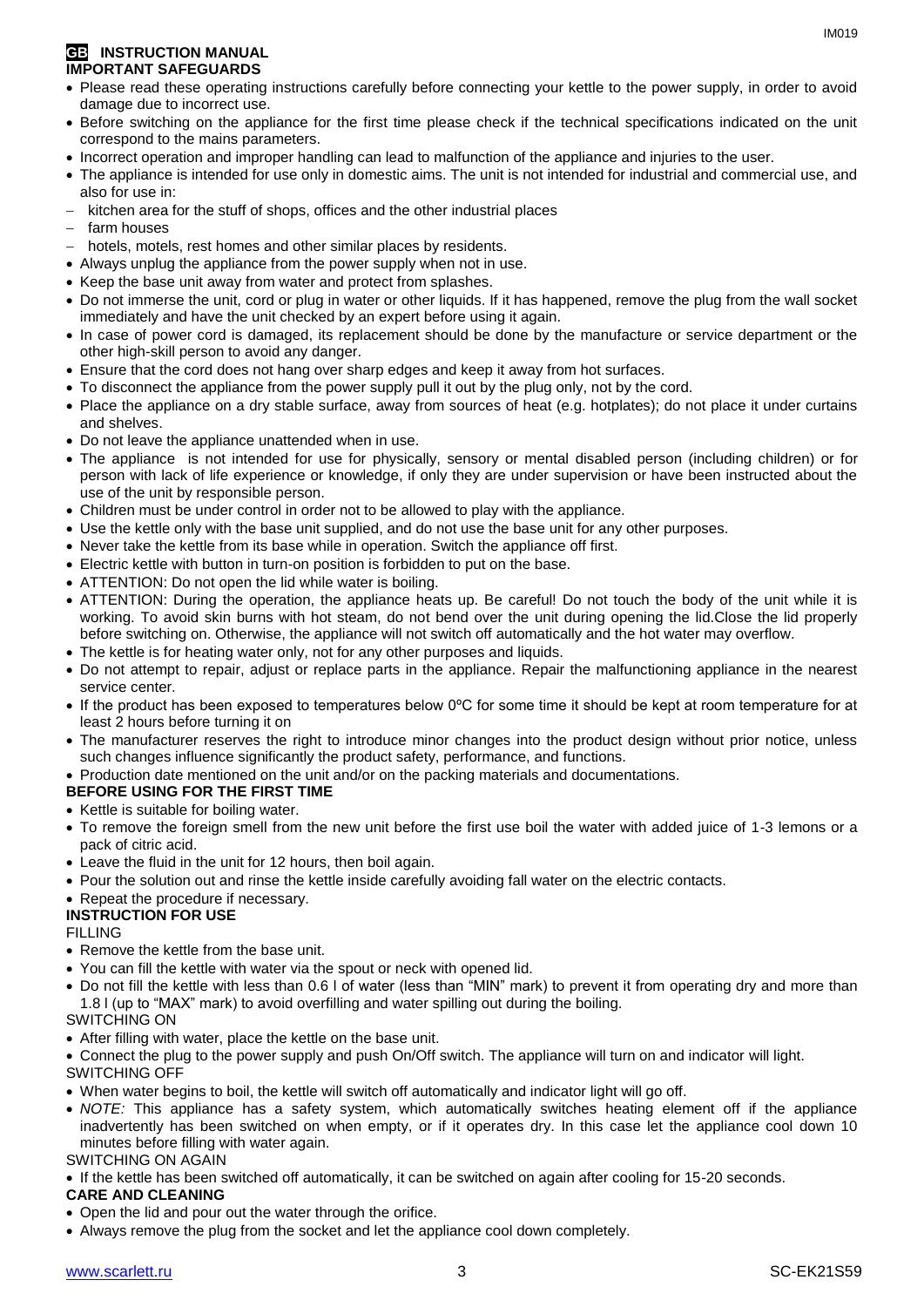- Clean the outside of the kettle and the base unit with a soft damp cloth, then wipe with a dry cloth. Do not use any abrasive materials.
- Remove scale regularly, using special descaling agents, available at the market, following given instructions.

#### **STORAGE**

- Switch off and unplug the appliance; let it entirely cool.
- Complete all requirements of Chapter CLEANING AND CARE.
- The cord can be wrapped around the base area for storage.
- Keep the appliance in a dry cool place.



The symbol on the unit, packing materials and/or documentations means used electrical and electronic units and battery's should not be toss in the garbage with ordinary household garbage. These units should be pass to special receiving point.

For additional information about actual system of the garbage collection address to the local authority.

Valid utilization will help to save valuable resources and avoid negative work on the public health and environment which happens with incorrect using garbage.

#### **RUS РУКОВОДСТВО ПО ЭКСПЛУАТАЦИИ МЕРЫ БЕЗОПАСНОСТИ**

- Внимательно прочитайте данную инструкцию перед эксплуатацией прибора во избежание поломок при использовании.
- Перед первоначальным включением проверьте, соответствуют ли технические характеристики, указанные на изделии, параметрам электросети.
- Неправильное обращение может привести к поломке изделия, нанести материальный ущерб и причинить вред здоровью пользователя.
- Прибор предназначен для использования только в бытовых целях согласно данному Руководству по эксплуатации. Прибор не предназначен для промышленного и коммерческого применения, а также для использования:
- в кухонных зонах для персонала в магазинах, офисах и прочих производственных помещениях;
- в фермерских домах;
- клиентами в гостиницах, мотелях, пансионатах и других похожих мест проживания.
- Если устройство не используется, всегда отключайте его от электросети.
- Не допускайте попадания воды на базу питания.
- Не погружайте прибор, базу питания и шнур питания в воду или другие жидкости. Если это случилось, немедленно отключите устройство от электросети и, прежде чем пользоваться им дальше, проверьте работоспособность и безопасность прибора у квалифицированных специалистов.
- При повреждении шнура питания его замену, во избежание опасности, должны производить изготовитель, сервисная служба или подобный квалифицированный персонал.
- Следите за тем, чтобы шнур питания не касался острых кромок и горячих поверхностей.
- При отключении прибора от электросети, беритесь за вилку, а не тяните за шнур.
- Устройство должно устойчиво стоять на сухой ровной поверхности. Не ставьте прибор на горячие поверхности, а также вблизи источников тепла (например, электрических плит), занавесок и под навесными полками.
- Никогда не оставляйте включенный прибор без присмотра.
- Прибор не предназначен для использования лицами (включая детей) с пониженными физическими, сенсорными или умственными способностями или при отсутствии у них жизненного опыта или знаний, если они не находятся под присмотром или не проинструктированы об использовании прибора лицом, ответственным за их безопасность.
- Дети должны находиться под присмотром для недопущения игр с прибором.
- Используйте изделие только с базой питания из комплекта. Запрещается использовать её для других целей.
- Нельзя снимать чайник с базы питания во время работы, сначала отключите его.
- Чайник с включенной кнопкой нельзя ставить на базу.
- ВНИМАНИЕ: Не открывайте крышку, пока вода кипит.
- ВНИМАНИЕ: Во время работы прибор нагревается. Будьте осторожны! Не касайтесь руками корпуса прибора во время его работы. Во избежание ожога горячим паром не наклоняйтесь над устройством при открывании крышки.
- Перед включением убедитесь, что крышка плотно закрыта, иначе не сработает система автоматического отключения при закипании и вода может выплеснуться.
- Устройство предназначено только для нагрева воды. Запрещается использование в других целях это может привести к поломке изделия.
- Не пытайтесь самостоятельно ремонтировать прибор или заменять какие-либо детали. При обнаружении неполадок обращайтесь в ближайший Сервисный центр.
- $\bullet$  Если изделие некоторое время находилось при температурениже 0°С, перед включением его следует выдержать в комнатных условиях не менее 2 часов.
- Производитель оставляет за собой право без дополнительного уведомления вносить незначительные изменения в конструкцию изделия, кардинально не влияющие на его безопасность, работоспособность и функциональность.
- Дата производства указана на изделии и/или на упаковке, а также в сопроводительной документации.
- **ПОДГОТОВКА**
- Чайник предназначен для кипячения воды.

IM<sub>019</sub>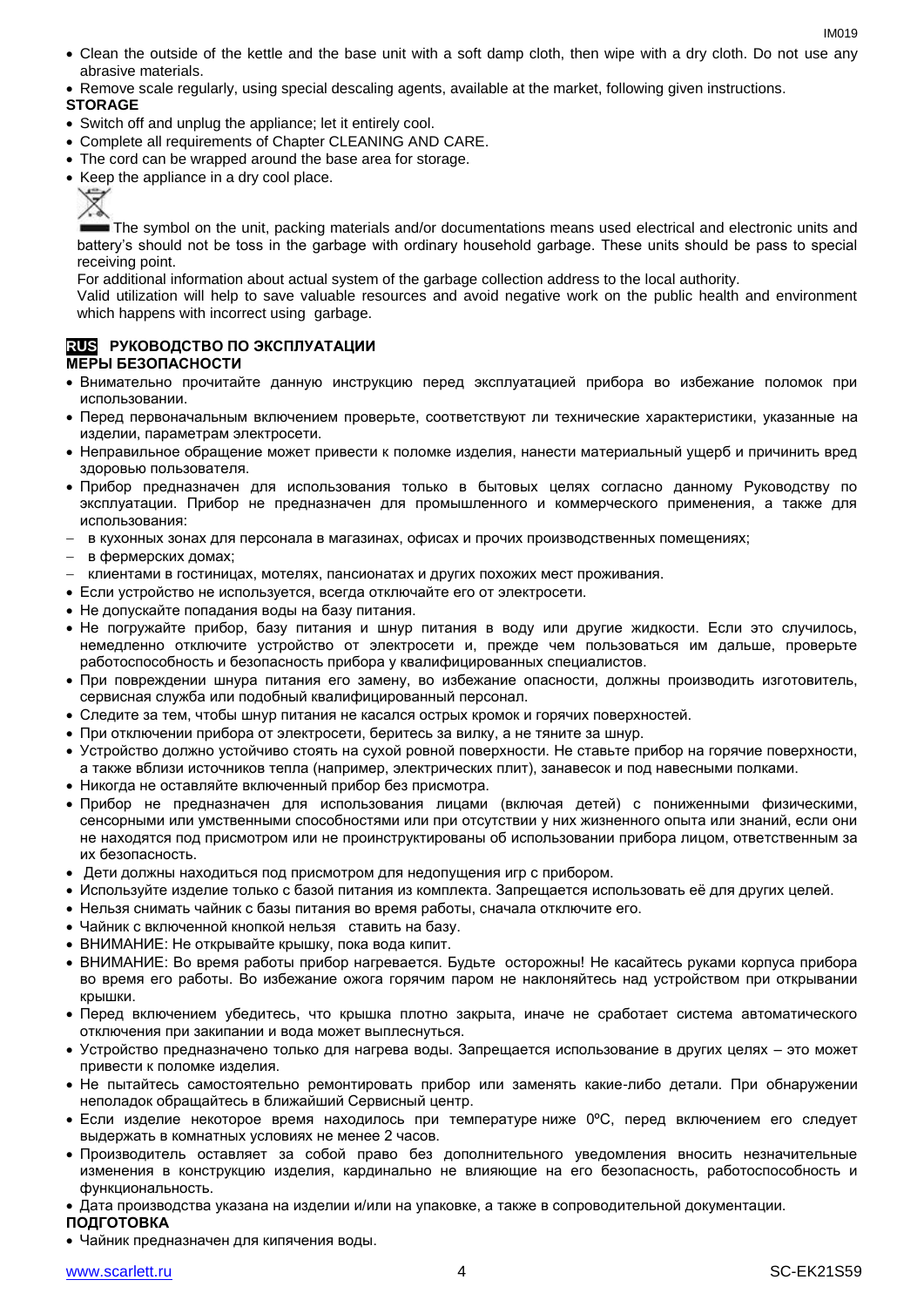- Для устранения посторонних запахов из нового прибора перед первоначальным использованием вскипятите воду в чайнике, добавив в нее сок 1-3 лимонов или пакетик лимонной кислоты.
- Оставьте раствор на 12 часов, затем снова прокипятите.
- Слейте раствор и аккуратно сполосните чайник изнутри, не допуская попадания воды на электрические контакты.
- При необходимости повторите процедуру.

#### **РАБОТА**

#### ЗАЛИВ ВОДЫ

- Снимите чайник с базы питания.
- Вы можете наполнить его через носик или горловину, открыв крышку.
- Во избежание перегрева чайника не рекомендуется наливать меньше 0.6 л воды (ниже отметки "MIN"). Не наливайте больше 1.8 л воды (выше отметки "MAX"), иначе она может выплеснуться через носик при кипении. ВКЛЮЧЕНИЕ
- Установите наполненный водой чайник на базу питания.

 Подключите шнур питания к электросети и включите чайник, при этом загорится световой индикатор работы. ВЫКЛЮЧЕНИЕ

- При закипании воды чайник отключится автоматически и световой индикатор погаснет.
- *ВНИМАНИЕ:* Ваш чайник оснащён системой защиты от перегрева. Если в чайнике нет или мало воды, он автоматически отключится. Если это произошло, необходимо подождать не менее 10 минут, чтобы чайник остыл, после чего можно заливать воду.

ПОВТОРНОЕ ВКЛЮЧЕНИЕ

 Если чайник только что закипел и автоматически отключился, а Вам нужно снова подогреть воду, подождите 15-20 секунд перед повторным включением.

#### **ОЧИСТКА И УХОД**

- Слейте всю воду через горловину, открыв крышку.
- Перед очисткой всегда отключайте устройство от электросети и давайте ему полностью остыть (нагревательный элемент некоторое время после использования остается горячим).
- Ни в коем случае не мойте чайник и базу питания проточной водой. Протрите снаружи корпус и базу сначала влажной мягкой тканью, а затем – насухо. Не применяйте абразивные чистящие средства, металлические мочалки и щётки, а также органические растворители.
- Регулярно очищайте изделие от накипи специальными средствами, которые можно приобрести в торговой сети. Применяя чистящие средства, следуйте указаниям на их упаковке.

#### **ХРАНЕНИЕ**

- Перед хранением убедитесь, что прибор отключен от электросети и полностью остыл.
- Выполните все требования раздела ОЧИСТКА И УХОД.
- Смотайте шнур питания.
- Храните прибор в сухом прохладном месте.



Данный символ на изделии, упаковке и/или сопроводительной документации означает, что использованные электрические и электронные изделия и батарейки не должны выбрасываться вместе с обычными бытовыми отходами. Их следует сдавать в специализированные пункты приема.

Для получения дополнительной информации о существующих системах сбора отходов обратитесь к местным органам власти.

Правильная утилизация поможет сберечь ценные ресурсы и предотвратить возможное негативное влияние на здоровье людей и состояние окружающей среды, которое может возникнуть в результате неправильного обращения с отходами.

#### **UA ІНСТРУКЦІЯ З ЕКСПЛУАТАЦІЇ**

- Шановний покупець! Ми вдячні Вам за придбання продукції торговельної марки SCARLETT та довіру до нашої компанії. SCARLETT гарантує високу якість та надійну роботу своєї продукції за умови дотримання технічних вимог, вказаних в посібнику з експлуатації.
- Термін служби виробу торгової марки SCARLETT у разі експлуатації продукції в межах побутових потреб та дотримання правил користування, наведених в посібнику з експлуатації, складає 2 (два) роки з дня передачі виробу користувачеві. Виробник звертає увагу користувачів, що у разі дотримання цих умов, термін служби виробу може значно перевищити вказаний виробником строк.

#### **МІРИ БЕЗПЕКИ**

- Уважно прочитайте дану інструкцію перед експлуатацією приладу, щоб запобігти поломок при використанні.
- Перш ніж увімкнути прилад, перевірте, чи відповідають технічні характеристики, вказані на виробі, параметрам електромережі.
- Невiрне використання може призвести до поломки виробу, завдати матеріального урону та шкоди здоров'ю користувача.
- Прилад призначений для використання тільки в побутових цілях. Прилад не призначений для промислового та комерційного застосування, а також для використання:
- у кухонних зонах для персоналу в магазинах, офісах та інших виробничих приміщеннях;
- у фермерських будинках;
- клієнтами у готелях, мотелях, пансіонатах та інших схожих місцях проживання.
- Якщо прилад не використовується, завжди відключайте його з мережі.
- Не дозволяйте, щоб вода попадала на базу живлення.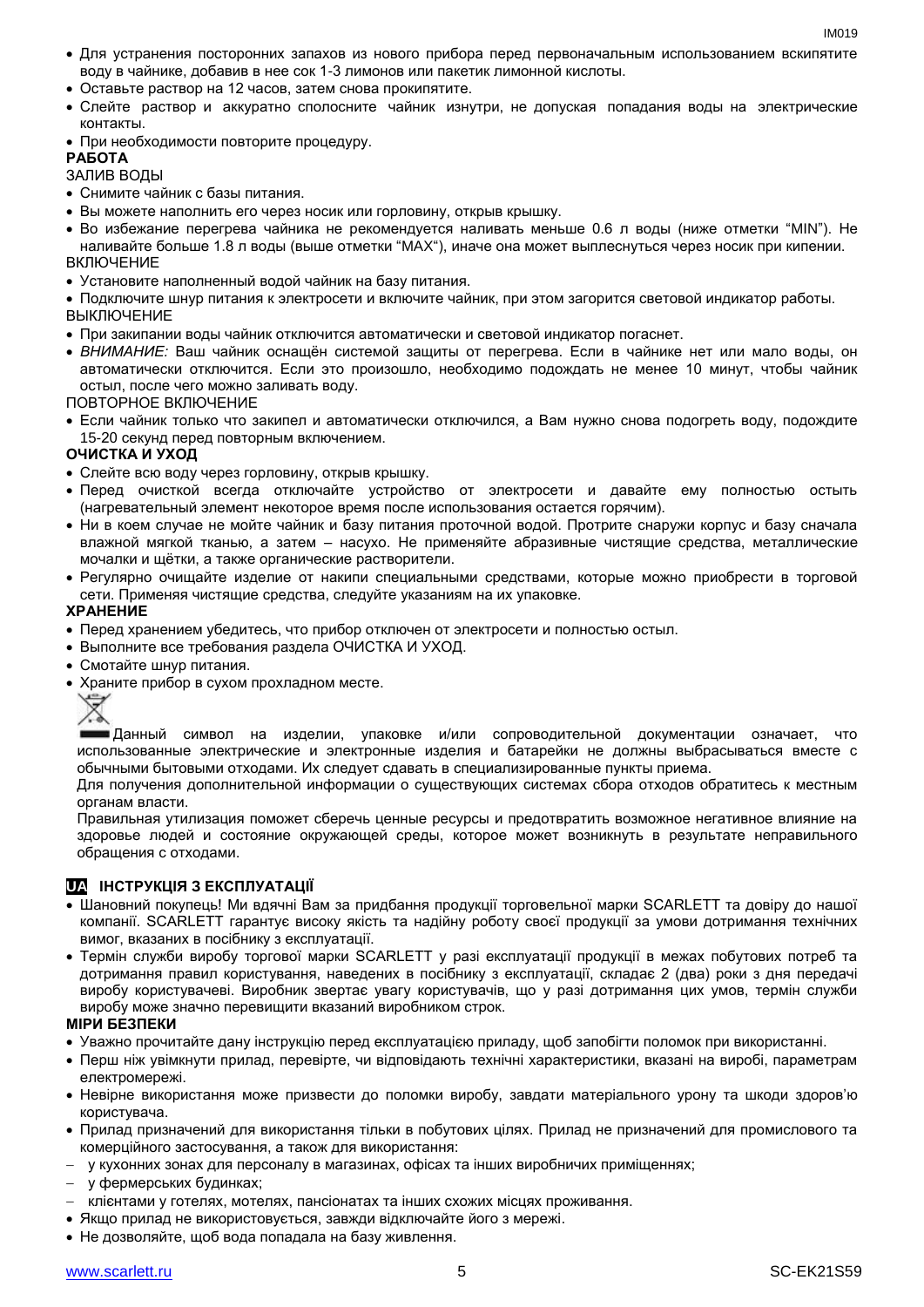- Не занурюйте прилад та шнур живлення у воду чи інші рідини. Якщо це відбулося, негайно відключите прилад з мережі та, перед тим, як користуватися їм далі, перевірте працездатність та безпеку приладу у кваліфікованих фахівців.
- У разі пошкодження кабелю живлення, його заміну, з метою запобігання небезпеці, повинен виконувати виробник або уповноважений їм сервісний центр, або аналогічний кваліфікований персонал.
- Стежте за тим, щоб шнур живлення не торкався гострих крайок чи гарячих поверхонь.
- Пiд час відключення приладу з мережі тримайтеся рукою за вилку, не тягніть за шнур.
- Пристрій має стійко стояти на сухій рiвній поверхні. Не ставте прилад на гарячі поверхні, а також поблизу джерел тепла (наприклад, електричних плит), занавісок й під навісними полками.
- Ніколи не залишайте ввімкнений прилад без нагляду.
- Прилад не призначений для використання особами (у тому числі дітей) зі зниженими фізичними, сенсорними чи розумовими здібностями або за відсутності в них життєвого досвіду чи знань, якщо вони не знаходяться під наглядом чи не проінструктовані про використання приладу особою, що відповідає за їхню безпеку.
- Діти повинні знаходитись під наглядом задля недопущення ігор з приладом.
- Використовуйте прилад тільки з базою живлення з комплекту. Заборонено використовувати його для iнших мет.
- Не можна знімати чайник з бази живлення пiд час роботи, спочатку вимкніть його.
- Чайник з увімкненою кнопкою класти на базу не можна
- УВАГА: Не відкривайте кришку, поки вода закипить.
- УВАГА: Під час роботи прилад нагрівається. Будьте обережні! Не торкайтеся руками корпуса приладу під час його роботи. З метою запобігання опікам гарячою парою не нахиляйтеся над пристроєм під час відчинення кришк
- Перед вмиканням переконайтеся, що кришка щільно зачинена, інакше не спрацюе система автоматичного вимикання пiд час закипання та вода може виплюхнутися.
- Прилад призначений тільки для нагріву води. Заборонено використовувати його з іншою метою це може призвести до псування приладу.
- Не намагайтеся самостійно ремонтувати прилад або замінювати які-небудь деталі. При виявленні неполадок звертайтеся в найближчий Сервісний центр.
- Якщо виріб деякий час знаходився при температурі нижче 0ºC, перед увімкненням його слід витримати у кімнаті не менше 2 годин.
- Виробник залишає за собою право без додаткового повідомлення вносити незначні зміни до конструкції виробу, що кардинально не впливають на його безпеку, працездатність та функціональність.
- Обладнання відповідає вимогам Технічного регламенту обмеження використання деяких небезпечних речовин в електричному та електронному обладнанні.
- Дата виробництва вказана на виробі та/або на упаковці, а також у супровідній документації.

#### **ПІДГОТОВКА**

- Чайник призначений для кип'ятіння води.
- Задля усунення сторонніх запахів з нового приладу перед початковим використанням закип'ятіть воду в чайнику, додавши в неї сік 1-3 лимонів або пакетик лимонної кислоти.
- Залиште розчин на 12 годин, потім знову прокип'ятіть.
- Злийте розчин й акуратно сполосніть чайник зсередини, не допускаючи потрапляння води на електричні контакти
- За необхідності повторіть процедуру.

## **ЕКСПЛУАТАЦІЯ**

- ЗАЛИВАННЯ ВОДИ
- Зніміть чайник з бази живлення.
- Можна наповняти його через носик чи горловину, відкривши кришку.
- Щоб запобігти перегріву чайника, не слiд наливати менше ніж 0.6 л води (нижче мітки "MIN"). Не наливайте більше ніж 1.8 л води (вище мітки "MAX"), інакше вона може виплюхнутися через носик пiд час кипіння. ВМИКАННЯ
- Установіть наповнений водою чайник на базу живлення.
- Підключите шнур живлення до мережі та ввімкнить чайник, при цьому засвітиться світловий індикатор роботи. ВИМИКАННЯ
- Після закипання води чайник вимкнеться автоматично та світловий індикатор згасне.
- *УВАГА:* Ваш чайник обладнаний системою захисту вид перегріву. Якщо у чайнику немає чи мало води, він автоматично вимкнеться. Якщо це відбулося, необхідно почекати не менше ніж 10 хвилин, щоб чайник охолонув, після чого можна заливати воду.

ПОВТОРНЕ ВМИКАННЯ

 Якщо чайник тільки-но закипів та автоматично вимкнувся, а Вам потрібно знову підігріти воду, почекайте 15-20 секунд перед повторним вмиканням.

#### **ОЧИЩЕННЯ ТА ДОГЛЯД**

- Злийте всю воду через горловину, відкривши кришку.
- Ні в якому разі не мийте чайник та базу живлення під струмом води. Протріть зовні корпус та базу спочатку вологою м'якою тканиною, а потім – насухо. Не вживайте абразивних чистячих засобів, металевих мочалок та щіток, а також органічних розчинників.
- Регулярно очищайте прилад від накипу спеціальними засобами, що можна придбати у торговельній сітці. Вживаючи чистячі засоби, дотримуйтеся инструкції на їх упаковці.

#### **ЗБЕРЕЖЕННЯ**

- Перед зберіганням переконайтеся, що прилад відключений від електромережі і повністю охолов.
- Виконайте усі вимоги розділу ОЧИЩЕННЯ ТА ДОГЛЯД.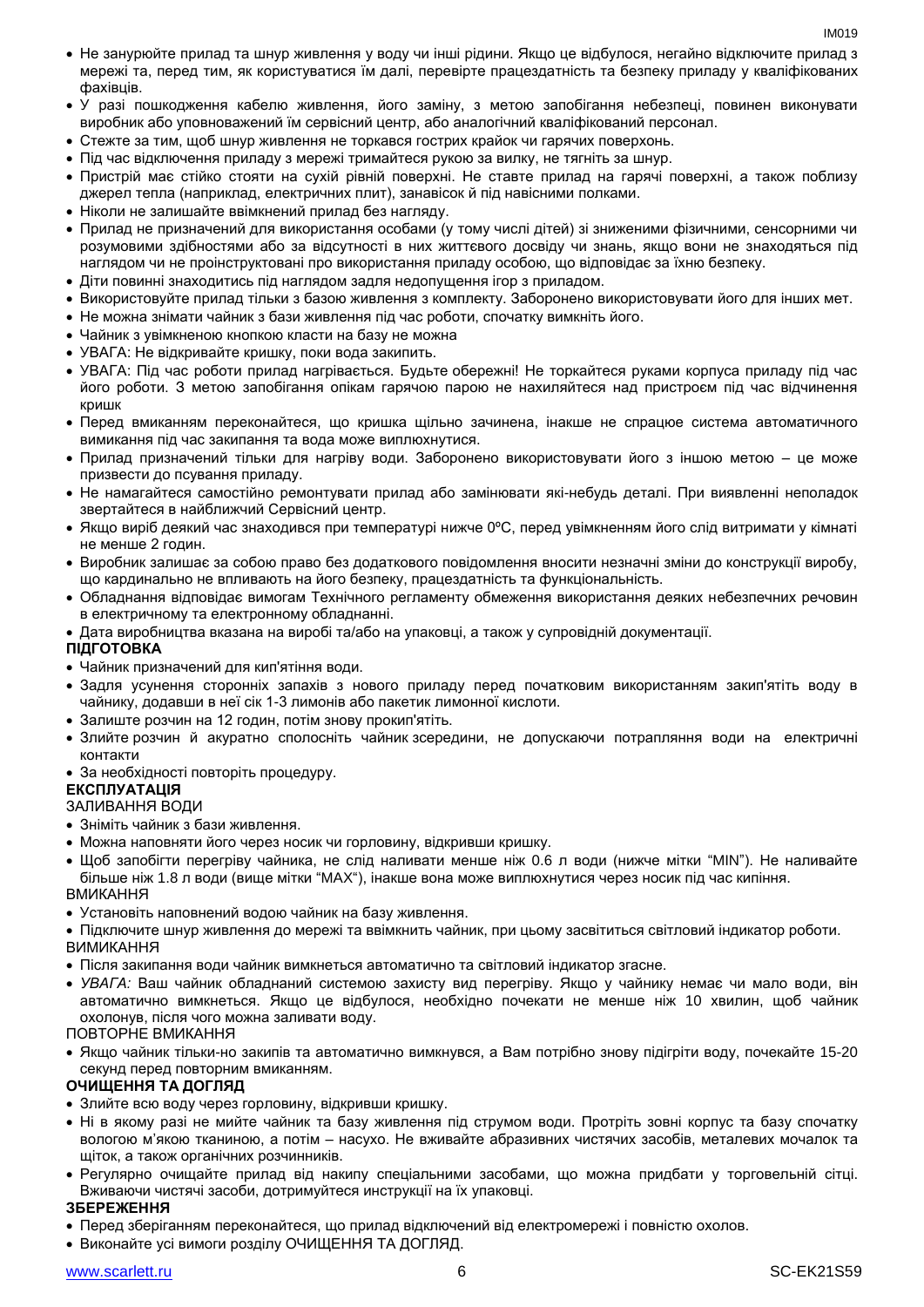- Змотайте шнур живлення.
- Зберігайте прилад у сухому прохолодному місці.



Цей символ на виробі, упаковці та/або в супровідній документації означає, що електричні та електронні вироби, а також батарейки, що були використані, не повинні викидатися разом із звичайними побутовими відходами. Їх потрібно здавати до спеціалізованих пунктів прийому.

Для отримання додаткової інформації щодо існуючих систем збору відходів зверніться до місцевих органів влади.

Належна утилізація допоможе зберегти цінні ресурси та запобігти можливому негативному впливу на здоров'я людей і стан навколишнього середовища, який може виникнути в результаті неправильного поводження з відходами.

#### **KZ ПАЙДАЛАНУ ЖӨНІНДЕГІ НҰСҚАУЛЫҚ**

- Құрметті сатып алушы! SCARLETT сауда таңбасының өнімін сатып алғаныңыз үшін және біздің компанияға сенім артқаныңыз үшін Сізге алғыс айтамыз. Іске пайдалану нұсқаулығында суреттелген техникалық талаптар орындалған жағдайда, SCARLETT компаниясы өзінің өнімдерінің жоғары сапасы мен сенімді жұмысына кепілдік береді.
- SCARLETT сауда таңбасының бұйымын тұрмыстық мұқтаждар шеңберінде пайдаланған және іске пайдалану нұсқаулығында келтірілген пайдалану ережелерін ұстанған кезде, бұйымның қызмет мерзімі бұйым тұтынушыға табыс етілген күннен бастап 2 (екі) жылды құрайды. Аталған шарттар орындалған жағдайда, бұйымның қызмет мерзімі өндіруші көрсеткен мерзімнен айтарлықтай асуы мүмкін екеніне өндіруші тұтынушылардың назарын аударады.

#### **ҚАУІПСІЗДІК ШАРАЛАРЫ**

- Пайдалану кезінде бұзылмауы үшін құралды қолданудың алдында осы нұсқауды ықыласпен оқып шығыңыз.
- Алғаш рет іске қосар алдында бұйымда көрсетілген техникалық сипаттамалардың электр желісінің параметрлеріне сәйкес келетін-келмейтінін тексеріңіз.
- Дұрыссыз қолдау бұйымның бұзылуына әкеліп соғуы, заттай зиян іп келтіріп және пайдаланушының денсаулығына зиян тигізуі мүмкін.
- Аспап тек тұрмыстық мақсаттарда ғана пайдалануға арналған. Аспап өнеркәсіптік және сауда-саттық мақсатында қолдануға, сондай-ақ мына жерлерде пайдалануға арналмаған:
- дүкендердегі, кеңселердегі және басқа да өнеркәсіптік үй-жайлардағы қызметкерлерге арналған асүй аймақтарында;
- фермерлердің үйлерінде;
- қонақүйлерде, мотельдерде, пансионаттарда және соларға ұқсас тұрғын жайларда клиенттердің пайдалануына арналмаған.
- Егер құрылғы қолданылмаса, оны электр жүйесінен әрқашан сөндіріп тастаңыз.
- Қоректену негізіне су тигіздірмеңіз.
- Құралды не бауды суға немесе басқа сұйықтықтарға батырмаңыз. Егер бұл жағдай болса, құрылғыны электр жүйесінен дереу сөндіріп тастаңыз және оны әрі қарай пайдаланбастан бұрын, жұмысқа қабілеттілігі мен құралдың қауіпсіздігін білікті мамандарға тексертіңіз.
- Балалар құрылғымен ойнамауы үшін оларды үнемі қадағалап отыру керек.
- Қоректену бауының өткір жиектер және ыстық үстілерге тимеуін қадағалаңыз.
- Құрылғы құрғақ тегіс бетте тұрақты тұруы тиіс. Құралды ыстығы бар бетке, сондай-ақ, ыстық шығару көздеріне (мысалға электрлі плиталар), перделерге жақын және ілінбелі сөрелердің астына қоймаңыз.
- Құралды қоректену жүйесінен сөндіргенде шаңышқыны ұстаңыз, ал қоректену бауынан тартпаңыз.
- Қосылған құралды ешуақытта қараусыз қалдырмаңыз.
- Дене, жүйке не болмаса ақыл-ой кемістігі бар, немесе осы құрылғыны қауіпсіз пайдалану үшін тәжірибесі мен білімі жеткіліксіз адамдардың (соның ішінде балалардың) қауіпсіздігі үшін жауап беретін адам қадағаламаса немесе аспапты пайдалану бойынша нұсқау бермесе, олардың бұл аспапты қолдануына болмайды.
- Балалар аспаппен ойнамауы үшін оларды үнемі қадағалап отыру керек.
- Бұйымды тек қана жинақтағы қоректену базасымен ғана қолданыңыз. Оны басқа мақсаттарға қолдануға тиым салынады.
- Шәйнекті жұмыс уақытына қоректену негізінен түсіруге болмайды, алдымен оны сөндіріп тастаңыз.
- Түймесі қосулы түрған шайнекті тұғырға қоюға болмайды
- ЕСКЕРТУ: Су қайнаған дейін қақпағын ашпаңыз.
- ЕСКЕРТУ: Жұмыс істеп тұрғанда аспап қызып кетеді. Абай болыңыз! Аспап жұмыс істеп тұрған кезде оның корпусын қолмен ұстамаңыз. Ыстық буға күйіп қалмас үшін, қақпағын ашқан кезде аспаптың үстінен еңкеймеңіз.
- Қосудың алдында қақпақтың тығыз жабылғанына көз жеткізіңіз, өйтпейінше қайнаған кезде автоматты сөндіру жүйесі істемейді де су шайқалып төгілуі мүмкін.
- Құрылғы тек қана суды қыздыруға арналған. Басқа мақсаттарға қолдану тиым салынады бұл бұйымның бұзылуына әкеліп соғуы мүмкін.
- Құрылғыны өз бетіңізше жөндеуге талпынбаңыз. Олқылықтар пайда болса жақын арадағы сервис орталығына апарыңыз.
- Егер бұйым біршама уақыт 0ºC-тан төмен температурада тұрса, іске қосар алдында оны кем дегенде 2 сағат бөлме температурасында ұстау керек.
- Өндіруші бұйымның қауіпсіздігіне, жұмыс өнімділігі мен жұмыс мүмкіндіктеріне түбегейлі әсер етпейтін болмашы өзгерістерді оның құрылмасына қосымша ескертпестен енгізу құқығын өзінде қалдырады.
- Өндірілген күні өнімде және/немесе қорапта, сондай-ақ қосымша құжаттарда көрсетілген.